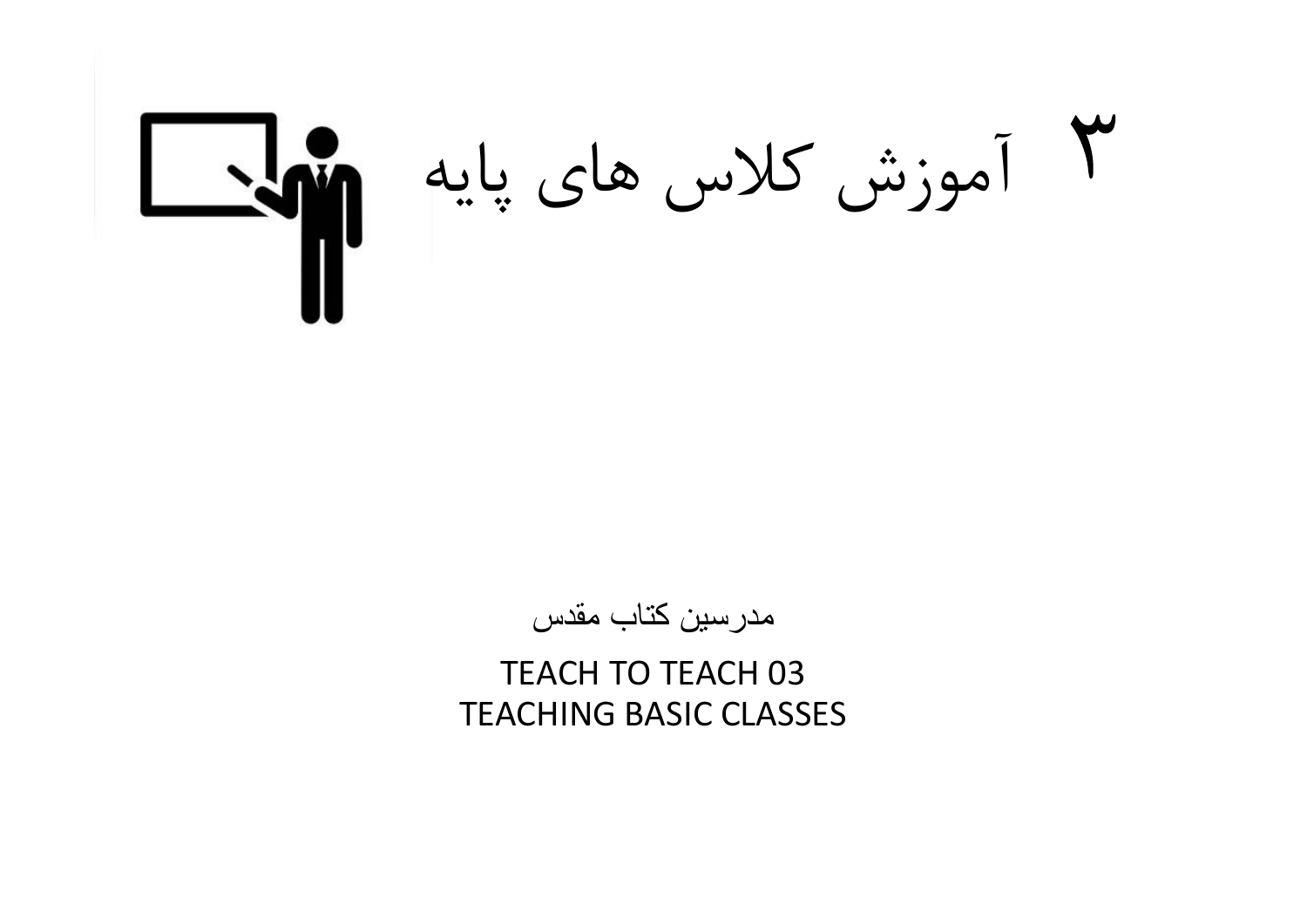## Course contents

01 classroom management

02 Bible study

03 teaching basic classes

04 talk before bread and wine

05 teaching advanced class

06 video presentation

07 Sunday school

مطالب دوره

 مديريت كلاس مطالعه كتاب مقدس آموزش كلاس هاي پايه قبل از نان و شراب صحبت مي كنند تدريس كلاس پيشرفته ارائه ويدئو مدرسه يكشنبه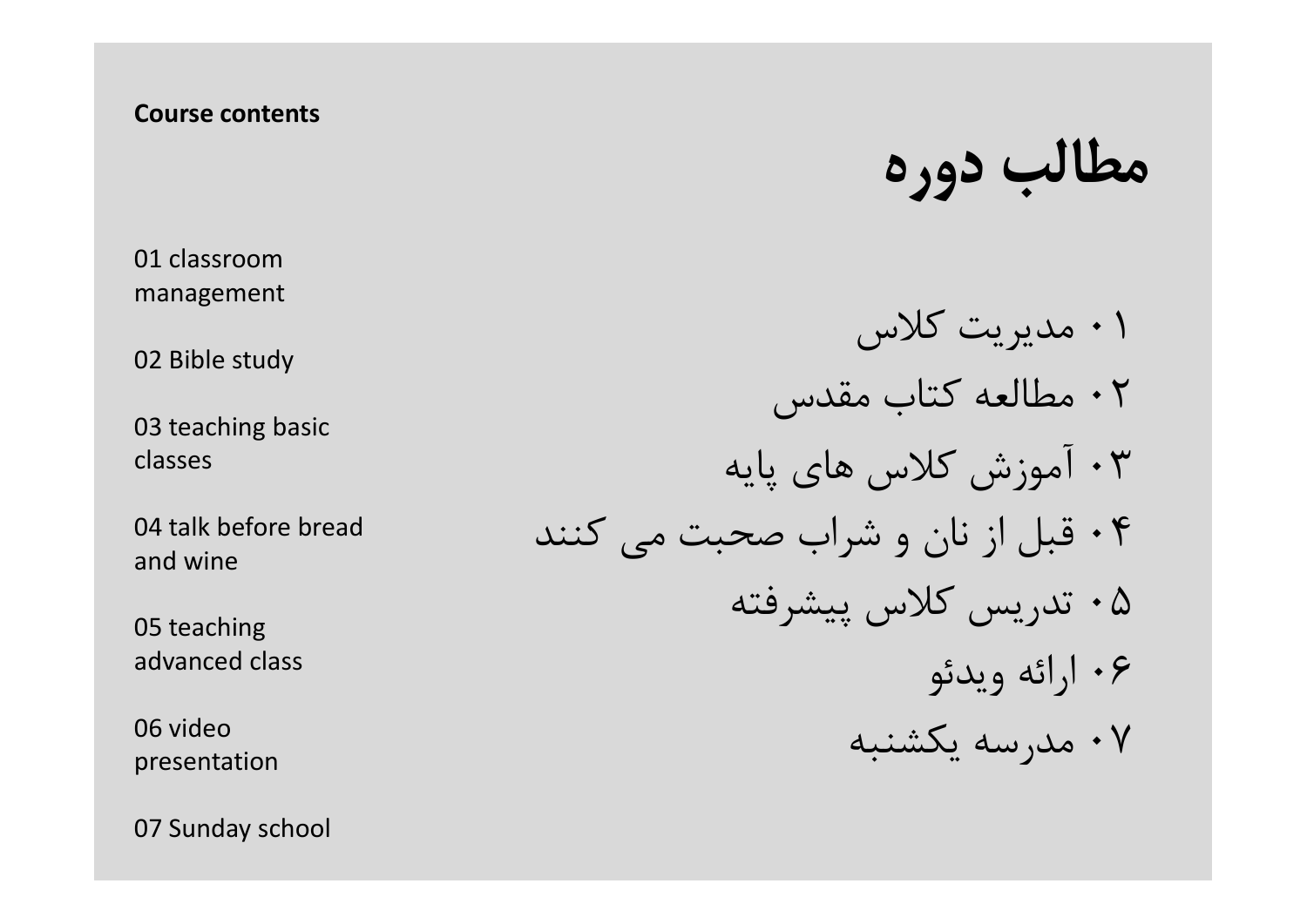## What is a basic class?



A basic class is a class that teaches a subject required for baptism.

For most Persian language basic Bible classes that means teaching a lesson out of one of the Bible courses.

Either the 22 lesson course or 40 lesson course.

There may also be some loose lessons which fill the gaps in the 22 lesson

Or it may be an independent standalone lesson

كلاس مقدماتي چيست ؟

يك كلاس مقدماتي به شما مطالب مورد نياز براي تعميد را مي آموزد .

برای اکثر کلاس های کتاب مقدس فارسی ، اين يعنی<br>تدريس يک درس از درس هاي كتاب مقدس .

يا ٢٢ درس از ٤٠ درس .

همچنين دروس جا مانده از ٢٢ درس را پوشش ميدهد .

و يا ميتواند يك كلاس درس كاملا مجزا باشد .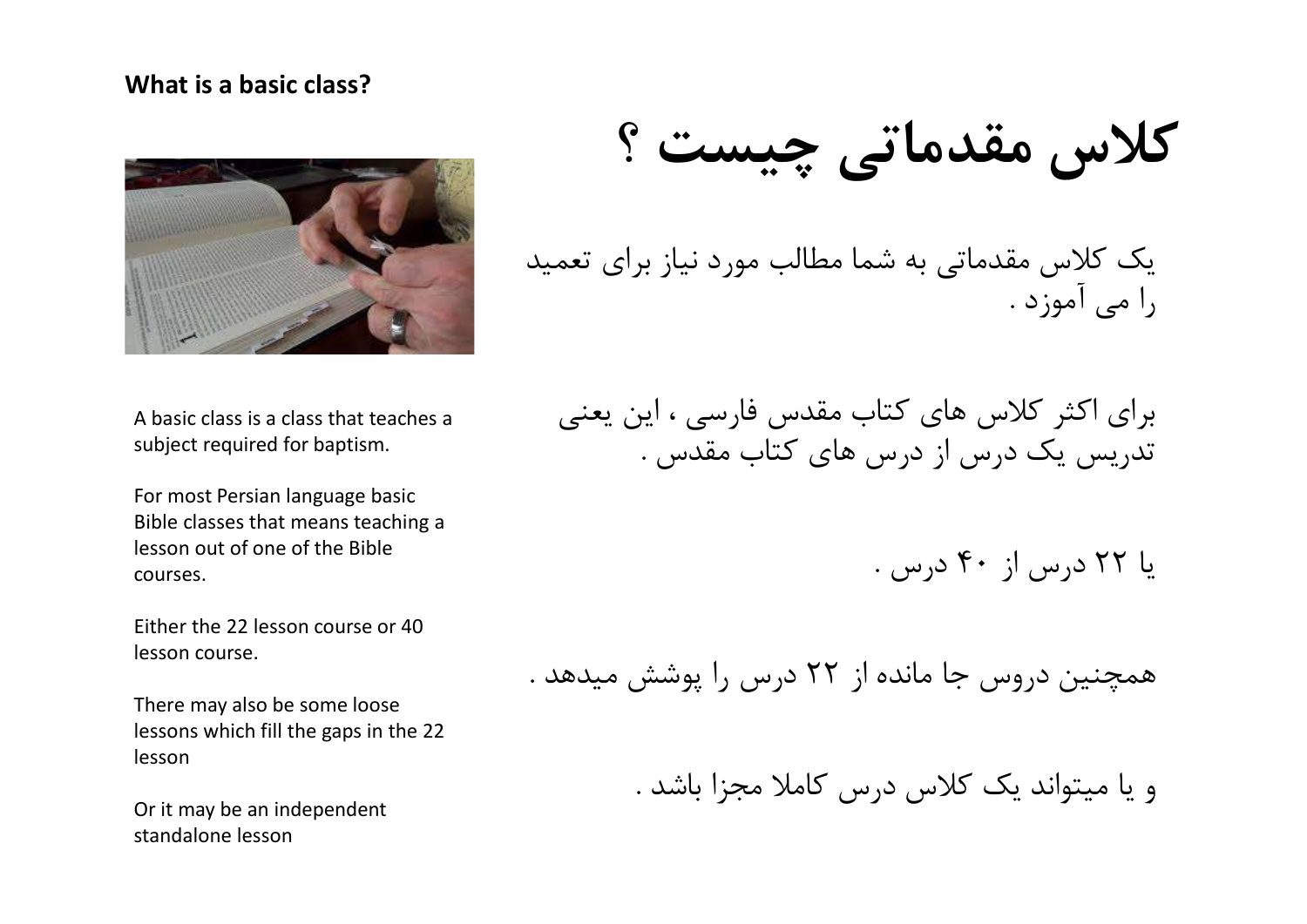### What is an advanced class



An advanced class is a class that teaches a subject aimed at those already baptised.

It may return to contents in the basic classes and fill them out in more detail : For example in the basic class there is only limited mention of the main points of the lives of Abraham, Moses, David – the points in their lives which were doctrinally significant

Advanced classes go into more deep study, and may include more "application" to life in Christ.

(Advanced classes come in Lesson 5 of the teacher training course)

يك كلاس پيشرفته چيست ؟

يک کلاس پيشرفته به دروسي اشاره دارد براي کساني<br>که قبلا تعميد شدند .

ميتوان مطالبي را كه قبلا به صورت كلي گفته شده بود با جزئيات تدريس كرد . مثلا در يك كلاس مفدماتي تنها اشاره محدودی به زندگي داوود ، موسي و ابراهيم شده<br>وفقط نكات مهم زندگي آنها .

كلاس پيشرفته عميقا مطالعه دارد در مورد برنامه شما در زنگي جديد شما در مسيح .

(كلاس پيشرفته در ٥ درس است )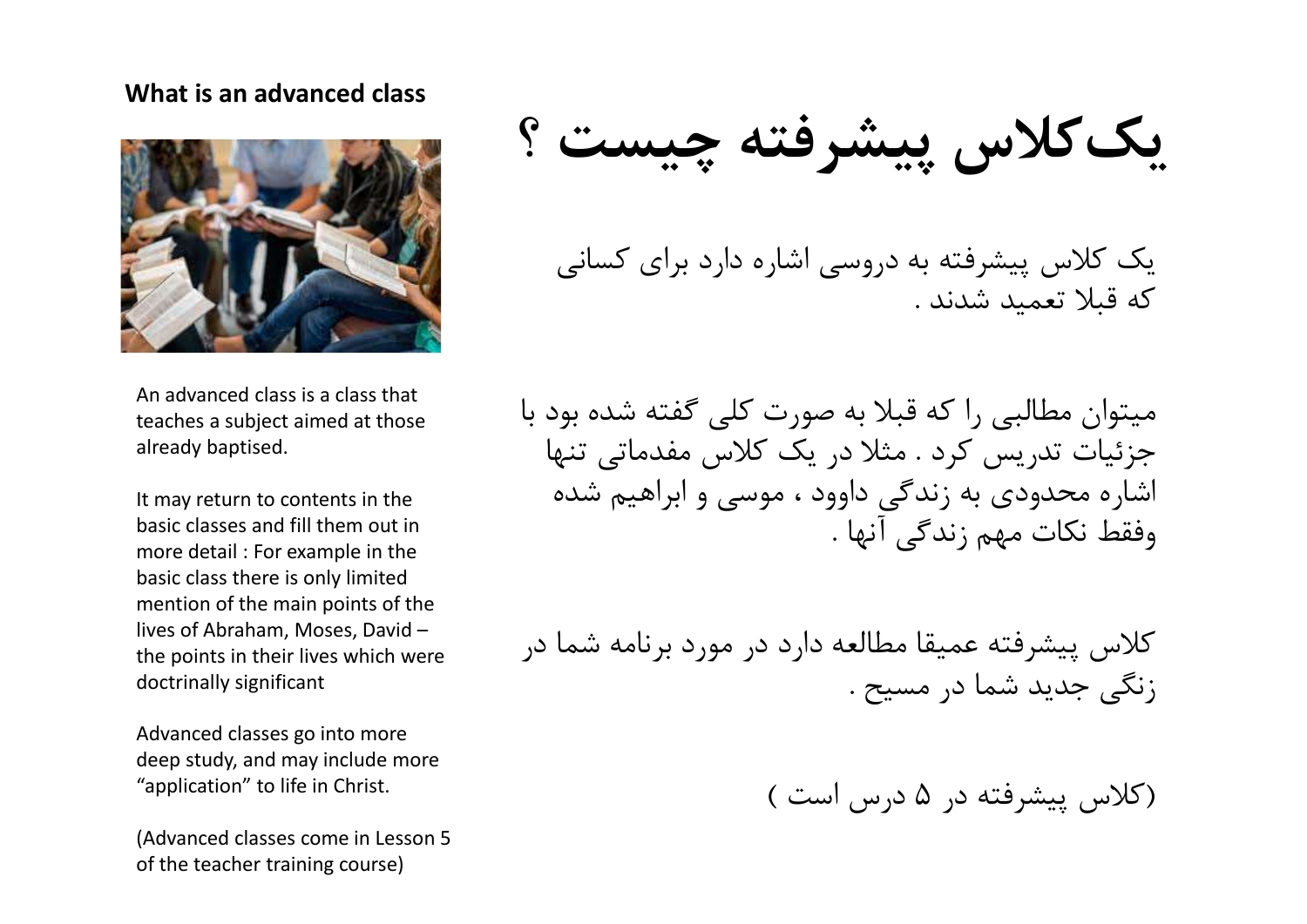# 22 lesson course



The 22 lesson course has the advantage of bilingual

It is designed for a classroom and overhead projector.

#### Also exists as mp3 audio



دوره ٢٢ درس

٢٢درس شامل پاورپوينت براي هر درس به ٢ زبان فارسي و انگليسي مي باشد.

اين دروس براي تدريس در كلاس و نمايش آن از طريق پروجكتور طراحي<br>شده است.

همچنين دوره ٢٢ درس از طريق فايل صوتي از هامبورگ آلمان موجود مي باشد.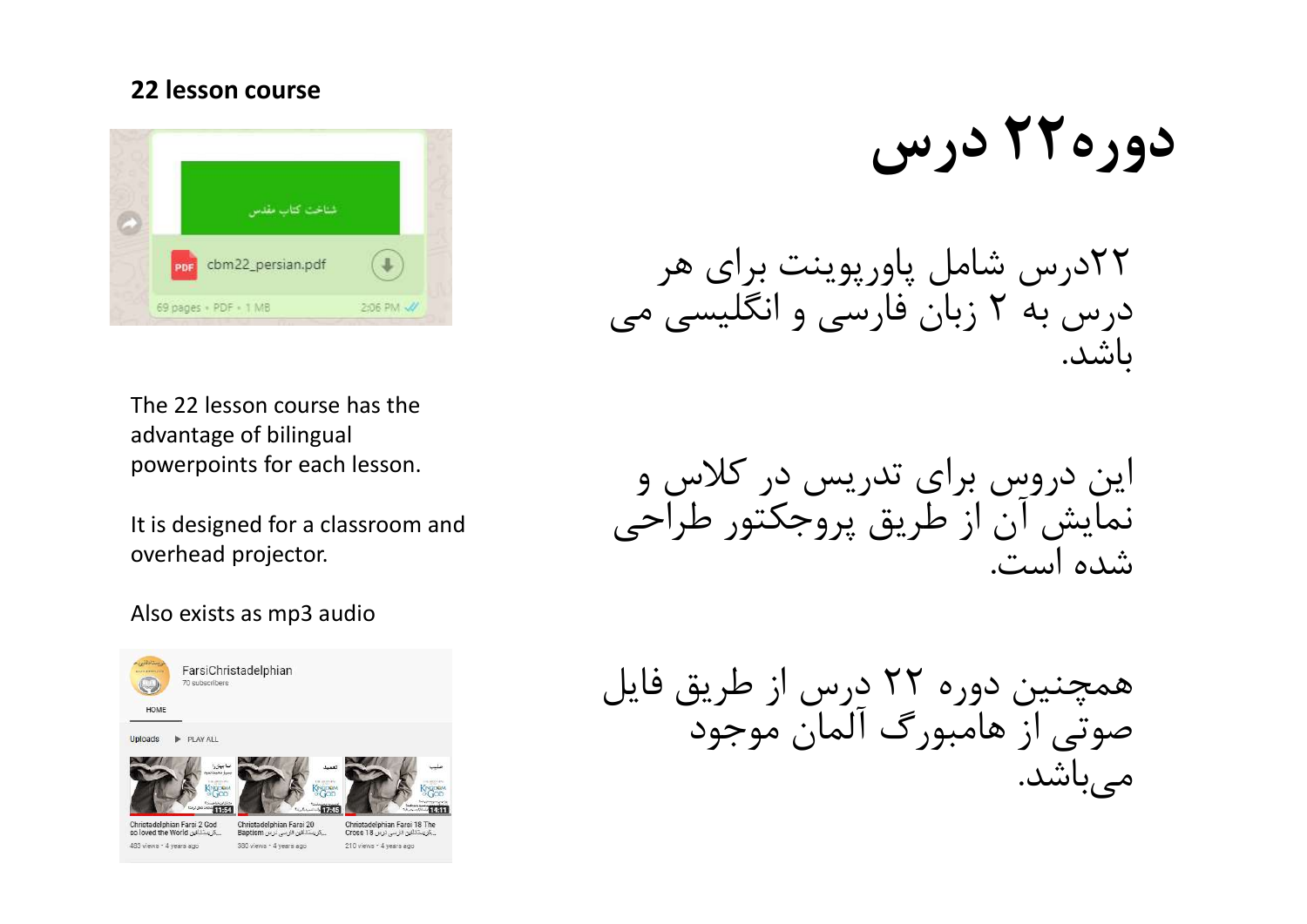## 40 lesson course

The 40 lesson course is designed for reading as a book



To read the book during the lesson is too long

The students should be able to read the book before the class to prepare for each lesson.

|                               | 388 subscribers                       | Sale Christadelphian Persian Bible Class    |                                      |                              |
|-------------------------------|---------------------------------------|---------------------------------------------|--------------------------------------|------------------------------|
| <b>HOME</b>                   | VIDEOS                                | PI AVI ISTS                                 | <b>CHANNELS</b>                      | <b>DISCUSSION</b>            |
| Uploads                       | PLAY ALL                              |                                             |                                      |                              |
|                               |                                       |                                             | <b>BARBON</b>                        |                              |
|                               | کلام تو بر اور پاهاور من<br>مدينون لو | کلام تو بر اور پاهای من<br>ورزاه من تور است |                                      |                              |
|                               |                                       |                                             |                                      |                              |
|                               | 59:09                                 |                                             | 1:05:35                              | 1:07:28                      |
| What Next? (CBM40/40)         |                                       | Summary of Bible Teaching                   |                                      | Fellowship with those of the |
| 84 views · Streamed 1 day ago |                                       | (CBM40/39)<br>115 views ·                   | same faith (CBM40/38)<br>164 views · |                              |

Or they can watch the 40 lesson course Farsi classes on YouTube https://youtu.be/m7-6fCMY71Y

دوره كامل ٤٠ درس

دوره ٤٠ درس براي خوانده شدن به عنوان كتاب طراحي شده است.

خواندن كتاب در هنگام تدريس زمان زيادي از كلاس را مي گيرد.

شاگردان بايد هر درس را قبل از شركت كردن در كلاس مطالعه كرده و با آمادگي براي هر درس در كلاس شركت نمايند.

به زبان YouTubeهمچنين ميتوانند ۴۰ درس را در<br>فارسي تماشا كنند.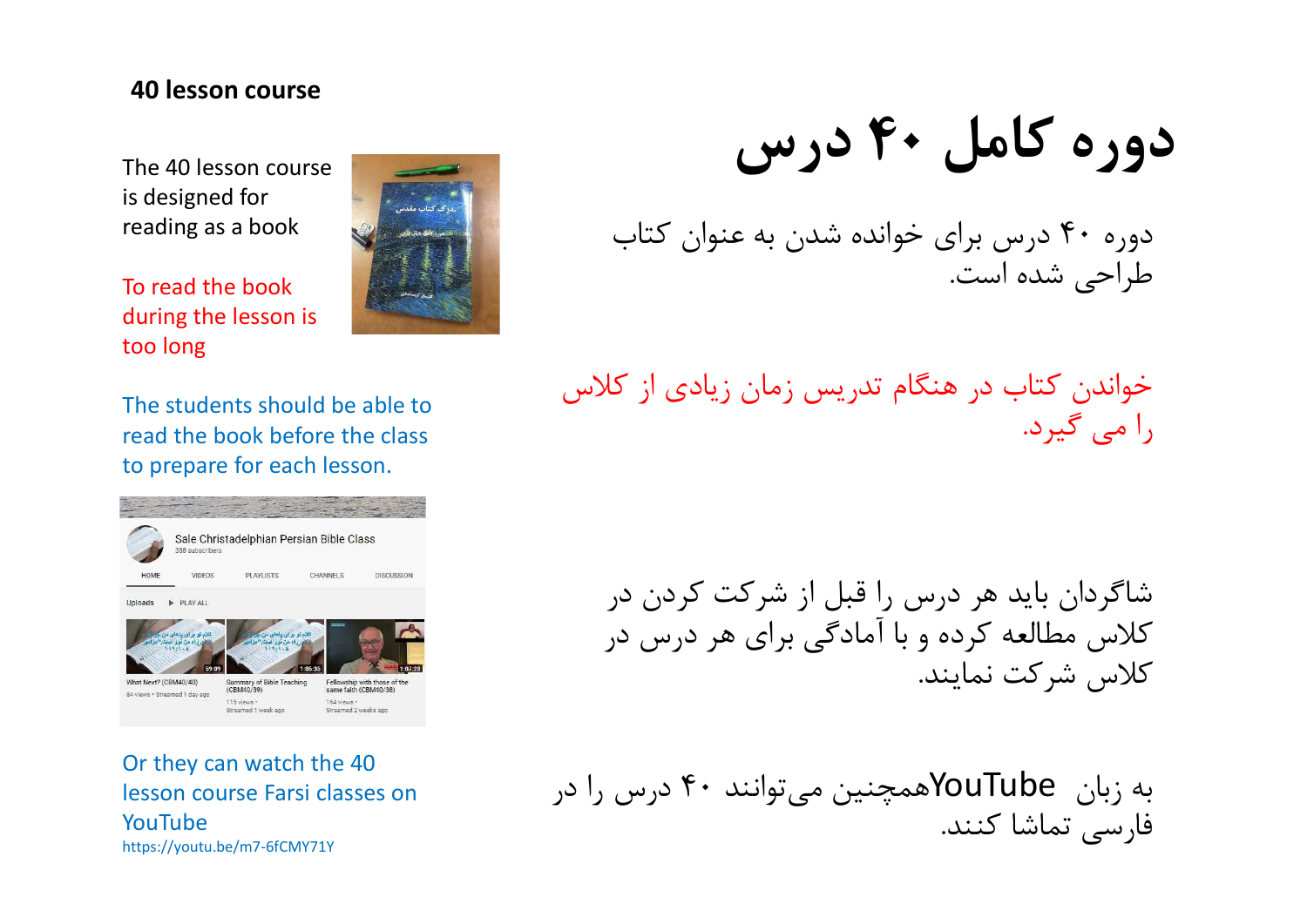# Bible truth camp 350 Bible verses



The India "Bible Truth Camp" verses were designed for travelling preachers doing intensive Bible verse teaching in one weekend in villages in India.

This was in the 1990s, before overhead projectors.

To deliver 7 classes just made up of 50 Bible verses requires that the teacher has very good knowledge of all the verses, and that the students are quickly able to find verses by chapter and verse numbers.

Most of the students in India had to do the same weekend 2 or 3 times to retain the verses. http://www.god-so-loved-theworld.org/persian/bible\_truth\_camp\_verses\_persian.pdf

٣٥٠ آيه از كتاب مقدس

این فایل طراحی شده برای یک سفر اخر<br>هفته در هند همراه با مطاله کتاب مقدس . .

مربوط است به سال ١٩٩٠ ، قبل از مجود پروجكتور ها . برای ۷ كلاس تنها نياز به دانستن ۵۰ ايه<br>است كه البته بسيار به دانش شما از كتاب<br>مقدس كمک مِيكند و دانش آموزان به راحتي شماره آيه و باب را پيدا ميكنند .

اگثر دانش اموزان در هند بايد ٢ يا ٣ بار<br>اين كار را در آخر هفته ها انجام دهند .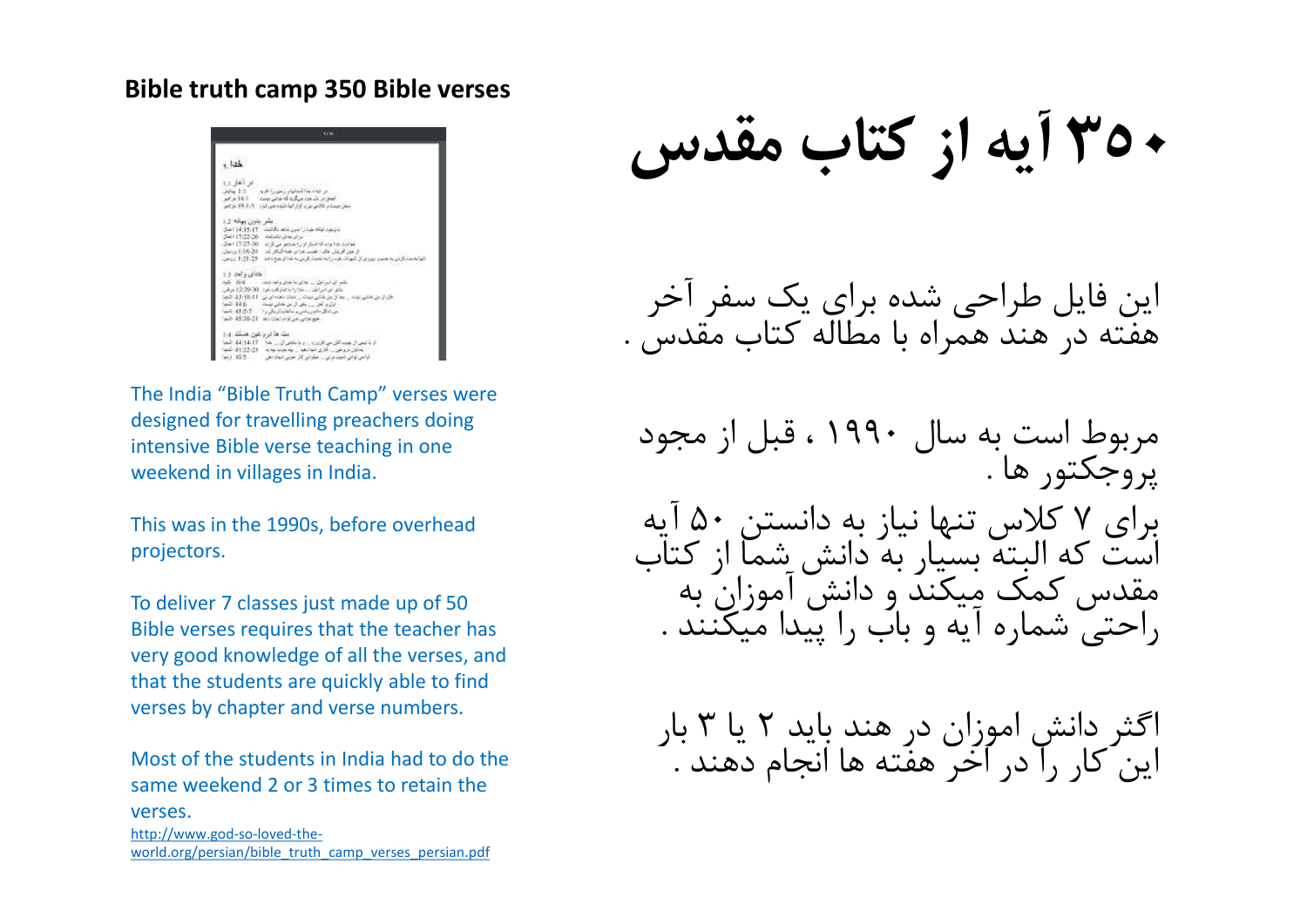# Independent lessons



Independent lessons work well for "gaps" in the main courses

Devil in Matthew 4 Jewish festivals Etc.

This is different from an advanced class because the approach is still dealing with basic teachings Independent lessons work well<br>for "gaps" in the main courses<br>Devil in Matthew 4<br>Etc.<br>This is different from an advanced<br>class because the approach is still<br>dealing with basic teachings<br>needed before baptism. -- Not<br>applic application to life in Christ after baptism

درس هاي مستقل

درس هاي مستقل بسيار عالي هستند براي مطالب جا مانده از جزئيات درس هاي اصلي

شيطان در متي ٤ . اعياد يهوديان و مثال هاي ديگر

اين با يک *ك*لاس پيشرفته متفاوت است چرا<br>كه در مورد مطالب اساسي قبل از تعميد صحبت ميكند نه در مورد مطالبي بعد از<br>تعميد و زندگي در مسيح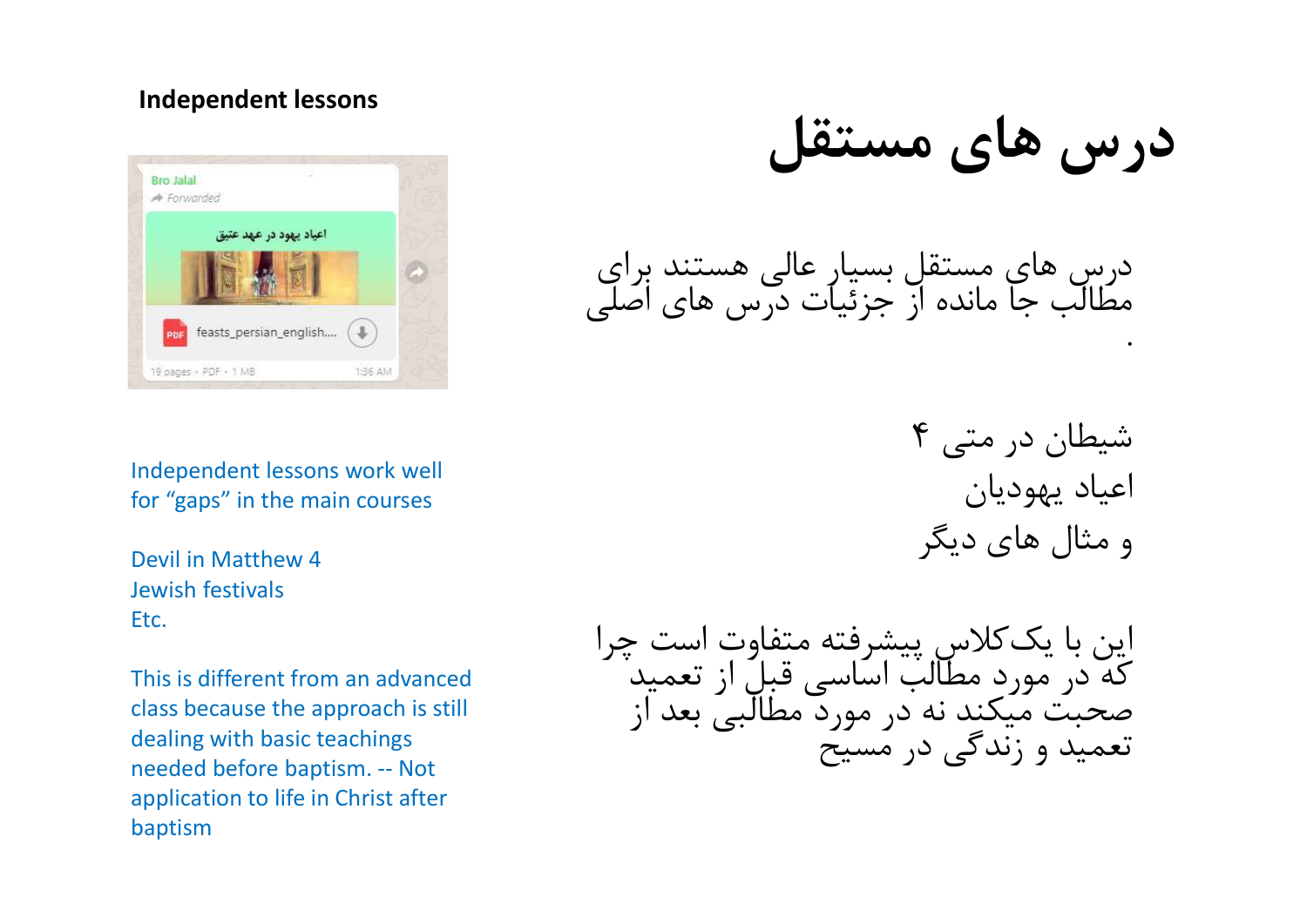## Practical exercise 1



Each student has been given 1 lesson from 22 lesson course.

Prepare one page (any page) to present to the other trainee teachers.

The other trainee teachers to make constructive suggestions about how to teach that page.

Please be positive not negative.

تمرين عملي ١

از هر دوره ٢٢ درس به هر دانش آموز ١<br>درس داده شده است.

براى ارائه به ساير معلمان كارآموز يك<br>صفحه (هر صفحه اي ) ,ا آماده كنيد.

ساير معلمان كارآموز براي ارائه پيشنهادات سازنده در مورد نحوه آموزش آن صفحه.

لطفا مثبت باشيد نه منفي.